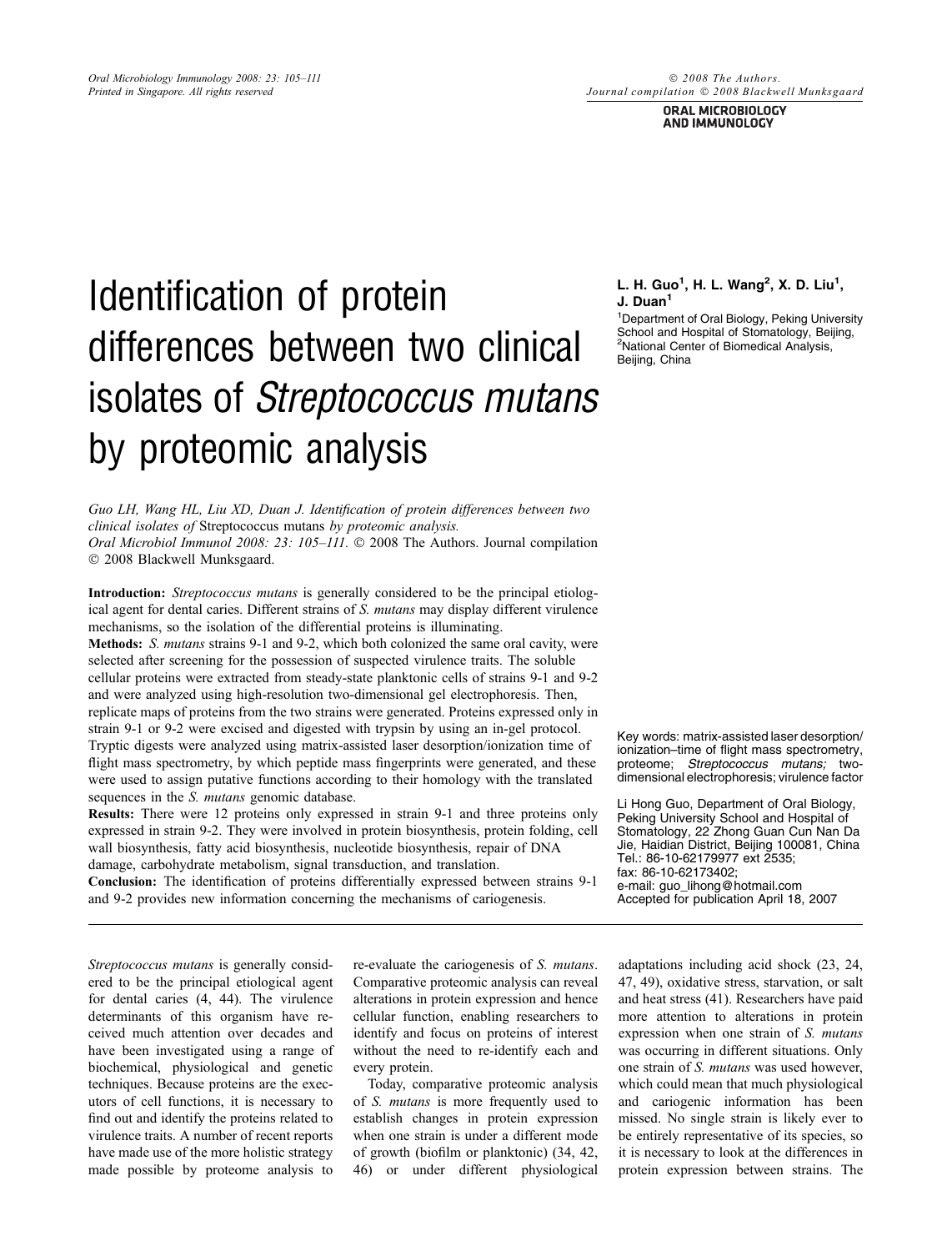reason for this is that there is a general truth to the recently proposed 'distributed genome hypothesis', which supposes that the majority of genes of a bacterial species are not found in all members of that species. For example, in Helicobacter pylori, Mycobacterium tuberculosis, and Escherichia coli the genomic size of clinical isolates has been estimated to vary by as much as 22%, 0.3%, and 14% respectively (3, 20, 37). In S. mutans, the genomic size was also found to vary in different isolates (38). Waterhouse et al. (45) found that 20% of the UA159 open reading frames were absent from other S. mutans strains. Differences in the genome of S. mutans strains may also cause changes in corresponding protein expression profiles. In a recent study, Luppens and ten Cate (25) found that there 21–28% of proteins were differentially expressed between strains C180-2, GS5, and UA159. For each of the strains they found a different set of proteins, and none of the proteins were differentially expressed in all three strains. It seems that each strain of S. mutans has its own protein pattern and possibly its own physiology under similar growth conditions. Therefore, a study of changes in protein expression between S. mutans strains differing in virulence may find some new virulence-associated proteins and will provide new information concerning the mechanisms of cariogenesis.

Many researchers have proved that caries-active individuals are colonized with more than one genotype of S. mutans in plaque (1, 31, 35). Different genotypes of S. mutans detected within the oral cavity of one subject can have different phenotypic properties. The high genotype diversity of S. mutans is likely to result in the colonization by genotypes of different virulence (6).

In our previous work (13), clinical strains of S. mutans were isolated from dental plaque collected from 20 young adults aged between 18 and 29 years  $(22.6 \pm 3.74)$ [mean  $\pm$  SD]), who were caries-active [the number of decayed, missing, and filled surfaces (DMFS) =  $10.0 \pm 3.01$ ]. All isolates were biotyped, serotyped, and genotyped. Different genotypes of S. mutans that colonized the same oral cavity of cariesactive individuals have been screened for possession of virulence traits. The suspected virulence factors associated with S. mutans include adhesion, acidogenicity, and acid tolerance (30). In our previous work, water-insoluble glucan synthesis, adhesion, acid production, and tolerance were used to screen for virulence. According to the possession of suspected virulence traits, S. mutans strains 9-1 and 9-2 that colonized the same oral cavity were selected. Statistically significant differences in the water-insoluble glucan synthesis, adhesion, and acid tolerance were found between them.

Since the two strains were isolated from the same oral cavity, their growth conditions could be assumed to be very similar. Hence, they were suitable candidates for a comparative proteomic analysis study. On the other hand, because the clinically isolated strains had survived in the severe conditions of the oral cavity, they were considered superior for testing compared to laboratory strains and were thought to express important proteins for cariogenesis. Therefore, the purpose of this present study was to identify protein expression differences between S. mutans strains 9-1 and 9-2.

# Materials and methods Bacterial strains and growth conditions

Details of the subjects, plaque sample collection, and bacterial strain separation and isolation are given elsewhere (13).

Strains 9-1 and 9-2 of S. mutans that had been isolated from the same oral cavity and were different in their possession of suspected virulence traits were stored as frozen cultures at  $-80^{\circ}$ C in brain–heart infusion (BHI) broth containing  $50\%$  (v/v) glycerol. For this work, the strains were grown statically at 37°C in BHI broth or on BHI-agar in an anaerobic atmosphere  $(80\% N_2, 10\% CO_2 \text{ and } 10\% H_2).$ 

## Preparation of cellular proteins

Stationary-phase planktonic cells of strains 9-1 and 9-2 were harvested after incubation at pH 7.0 and  $37^{\circ}$ C for 2 days and washed in the presence of  $2.5 \mu g/ml$ Sigma proteinase inhibitor cocktail (Sigma-Aldrich, Steinheim, Germany), and the cell pellet was lyophilized. The frozen cell pellets were then thawed in warm water, frozen and thawed again. Cells were resuspended in 350 µl lysis buffer containing 8 m urea, 2% [volume/volume (V/ V)] 3-[(3-cholamidopropyl)dimethylammonio] propanesulfonic acid (CHAPS), 62 mm dithiothreitol (DTT), and 4% (V/ V) pharmalyte (IPG buffer 4-7, Amersham Biosciences, Uppsala, Sweden) and subjected to ultrasonication in the presence of 0.2-mm glass beads for  $4 \times 5$  min with cooling between. Intact cells were sedimented by centrifugation at  $16,000 \, \text{g}$  for 5 min at 4°C and the resultant cell extracts were treated with nuclease mix (Amersham Biosciences, Piscataway, NJ). The extracts were further cleaned up with a 2D Clean-Up kit (Amersham Biosciences, Piscataway, NJ) according to the manufacturer's recommendation. The protein concentration was determined by the method of Bradford (5) with the appropriate concentration of lysis buffer in the standards, as described by Fey et al. (11). Individual sets of cells from strains 9-1 and 9-2 were processed simultaneously to ensure consistency. Each set of cells was prepared separately to monitor reproducibility of the preparation method.

## Two-dimensional electrophoresis

Proteins in the cell extracts were separated by two-dimensional electrophoresis (2DE) essentially as described by Svensäter et al. (41). Before first-dimension separation of the proteins, the IPG strips (18 cm, pH 4–7; Amersham Biosciences, Sweden) were rehydrated overnight at room temperature. One milligram of the protein samples was then loaded on to the corresponding IPG strips using the paper bridge method (36). Proteins were focused on a Multiphor II (Amersham Biosciences, Sydney, Australia). The focusing was initiated by 30 V for 6 h, 500 V for 1 h, and 1000 V for 1 h. The voltage was then increased to 8000 V and maintained at this level for 16 h. Before the second-dimension separation, the IPG gel strips were equilibrated in 50 mm Tris–HCl (pH 8.8), 6 M urea,  $2\%$  [weight (W)/V] sodium dodceyl sulfate (SDS), 30% (V/V) glycerol, 2.5% DTT and 5 mm tributylphosphine for 15 min and then for a further 15 min in the same solution except that DTT was replaced with iodoacetamide to alkylate any free DTT. The equilibrated IPG strips were embedded on top of 12.5% polyacrylamide gradient gels using 0.5% (W/V) molten agarose. The SDS–polyacrylamide gel electrophoresis (PAGE) was performed at a constant current of 20 mA per gel overnight at  $4^{\circ}$ C using an Ettan DALTsix electrophoresis unit (Amersham Biosciences, Australia) according to the manufacturer's instructions. Gels were then fixed and stained with silver before being 'double-stained' with Coomassie brilliant blue G (7, 22). At least three protein preparations were analyzed by 2DE, and proteins that were subjected to further analysis were visible in at least two gels.

# Matrix-assisted laser desorption ionization time of flight mass spectrometry (MALDI-TOF MS)

Specific expressed proteins were excised from gels stained with colloidal Coomassie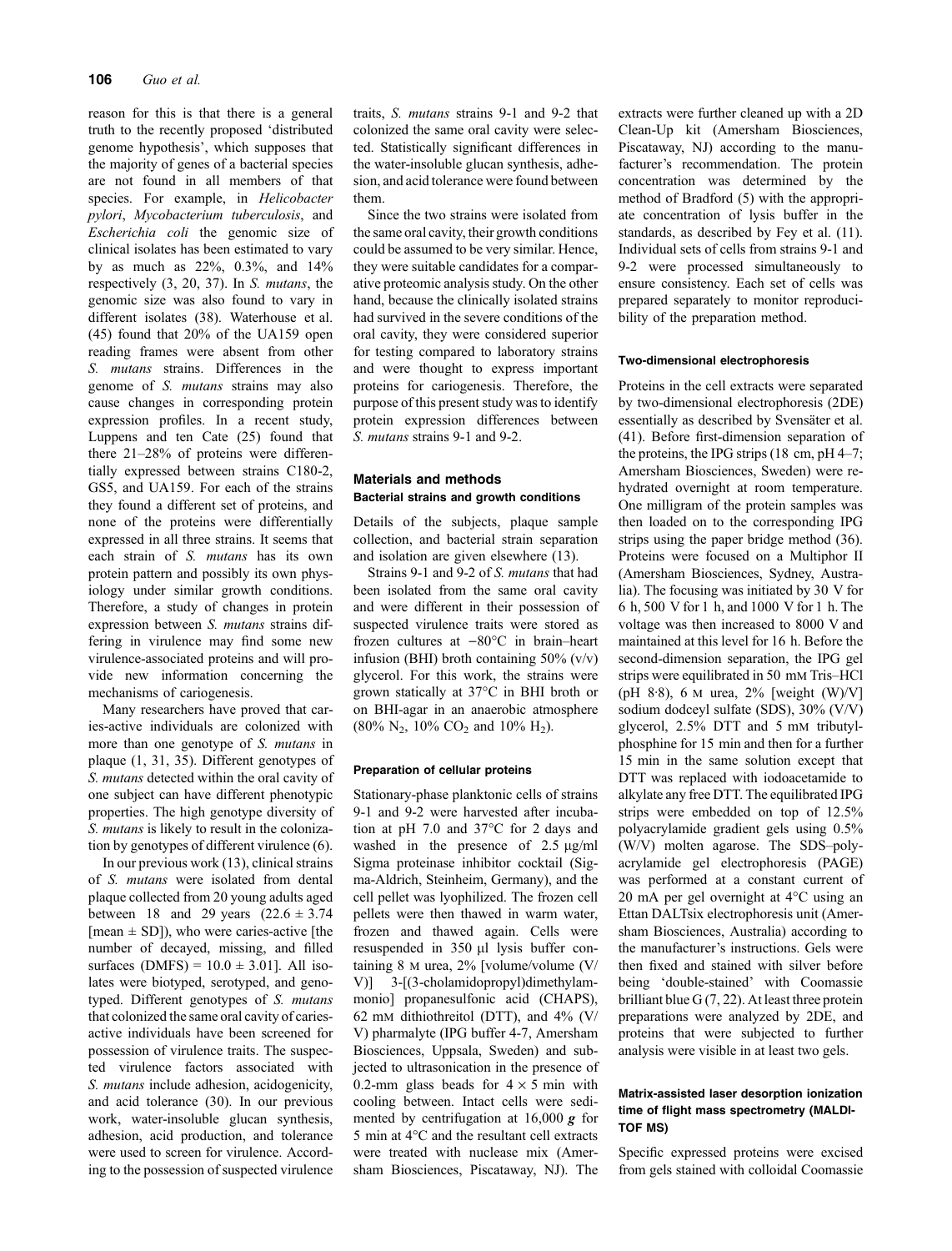brilliant blue and digested with trypsin using an in-gel protocol (39, 48). Peptides were purified and desalted using ZipTips (C18 reverse-phase tips; Millipore Ltd., Watford, UK) according to the manufacturer's instructions and eluted in 1 : 1 acetonitrile/ 0.1% trifluoroacetic acid. Peptide solutions  $(0.5 \mu l)$  were applied to a stainless steel target plate and mixed in equal volumes with a saturated solution of K-cyano-4-hydroxycinnamic acid (99% purity; Sigma-Aldrich, Gillingham, Dorset, UK) in 70% acetonitrile and 0.033% trifluoroacetic acid (high-pressure liquid chromatography grade; Perbio Science UK Ltd., Chester, UK). Samples were allowed to air dry before the acquisition of spectra on a Voyager Elite MALDI-TOF spectrometer (Applied Biosystems, Warringhton, Cheshire, UK) operating with delayed extraction in reflector mode. Peptides were irradiated with a nitrogen laser giving a 337-nm output with 3-ns pulse width and molecular ions accelerated at a potential of 20 kV. The laser intensity used was maintained at 1000 units. Peptide mass fingerprints were calibrated using a mixture of des-Arg1-bradykinin, angiotensin 1 and Glu1-fibrinopeptide with close external calibration, and DATA EXPLORER software (Applied Biosystems) was used to label monoisotopic peaks.

#### Protein identification

All searches were performed against the completed genomic database for S. mutans (http://www.genome.ou.edu). Mass spectroscopic parameters for protein identification included a mass tolerance of 150 p.p.m. and a maximum of one missed cleavage per peptide while taking into consideration methionine sulfoxide and cysteine acrylamide modifications. Matches were defined on the basis of the number of matching peptide masses and the total percentage sequence covered by the peptides.

# Protein isoforms

The term 'isoform' is used here to describe the multiple charged forms of a protein that exist on a given 2DE gel, where the mean observed  $M_r$  for each form calculated from the second (SDS–PAGE) dimension deviated by approximately 10% or less, and where there was no evidence from peptide-mass mapping for some form of truncation or degradation.

# **Results**

Cellular proteins extracted from stationaryphase planktonic cells of strains 9-1 and 92 were resolved by 2DE and visualized following colloidal Coomassie brilliant blue staining. The total numbers of spots visible on the 2DE gels were approximately 475 and 490 in the cell extracts of strains 9-1 and 9-2 respectively.

As shown in Fig. 1 and Table 1, 96 protein spots were enhanced 1.3-fold or more in strain 9-1 with 12 proteins expressed only in stain 9-1. In contrast, 112 protein spots were diminished 1.3-fold or more in strain 9-1 with three proteins expressed only in strain 9-2, but not in strain 9-1. The differentially expressed proteins for strains 9-1 and 9-2 comprised approximately 20.2–22.9% of the total protein spots observed on 2DE gels.

To focus on the most significant protein changes, further MALDI-TOF MS analysis was restricted to those specific expressed proteins. These strain-specific proteins (Table 2) are involved in protein biosynthesis, protein folding, cell wall biosynthesis, fatty acid biosynthesis, nucleotide biosynthesis, repair of DNA damage, carbohydrate metabolism, and signal transduction and translation.

# **Discussion**

For 2DE gels that were prepared for peptide mass fingerprinting, colloidal Coomassie brilliant blue staining was used because this yielded better MALDI-TOF mass spectra than silver staining. Examination of colloidal Coomassie brilliant blue-stained 2DE gels demonstrated that 475 and 490 protein spots were detected when strains 9-1 and 9-2 were cultured at pH 7.0 in planktonic phase for 2 days. The total number of spots visible on the 2DE gels in our study is similar to the findings of other proteomic analyses of S. mutans in which the same staining method was used. In a previous study, about 347 protein spots were identified on colloidal Coomassie brilliant blue-stained 2DE gels over the pH range 4–7 (33). Other research displayed about 200 proteins on the 2DE gels (49). In our study, 475–490 proteins were visualized following the same staining over the same pH ranges. Therefore, the sensitivity of our results is comparable with that of other studies. However, the sensitivity of colloidal Coomassie brilliant blue staining is lower than fluorescent staining and radioactive labeling of protein samples (25, 42).

In our study, almost 500 protein spots were detected in the cell extract, although this is a lower number than might be expected from the 1963 open reading frames of S. mutans. However, bacteria are known to express only part of their genome to be a functional unit of their environment. A limitation of the present



Fig. 1. Coomassie brilliant blue G-stained 2DE protein profiles of Streptococcus mutans growing at pH 7.0 in stationary state and planktonic phase. (A) Protein expression in strain 9-1; (B) protein expression in strain 9-2. The proteins indicated with arrows were only expressed in one strain or the other. Several protein spots marked with the same number represent isoforms of the same protein. The gels are representatives of three independent experiments.

Table 1. Changes in protein expression of strains 9-1 and 9-2 1.3-fold or greater after incubation at pH 7.0 and  $37^{\circ}$ C for 2 days

| Cells      | Total number<br>of changes | 1.3- to 2-fold<br>change | $2$ - to $3$ -fold<br>change | $>3$ -fold<br>change | Specific<br>proteins |
|------------|----------------------------|--------------------------|------------------------------|----------------------|----------------------|
| Strain 9-1 | 96                         | 60                       |                              |                      |                      |
| Strain 9-2 | 12                         |                          |                              |                      |                      |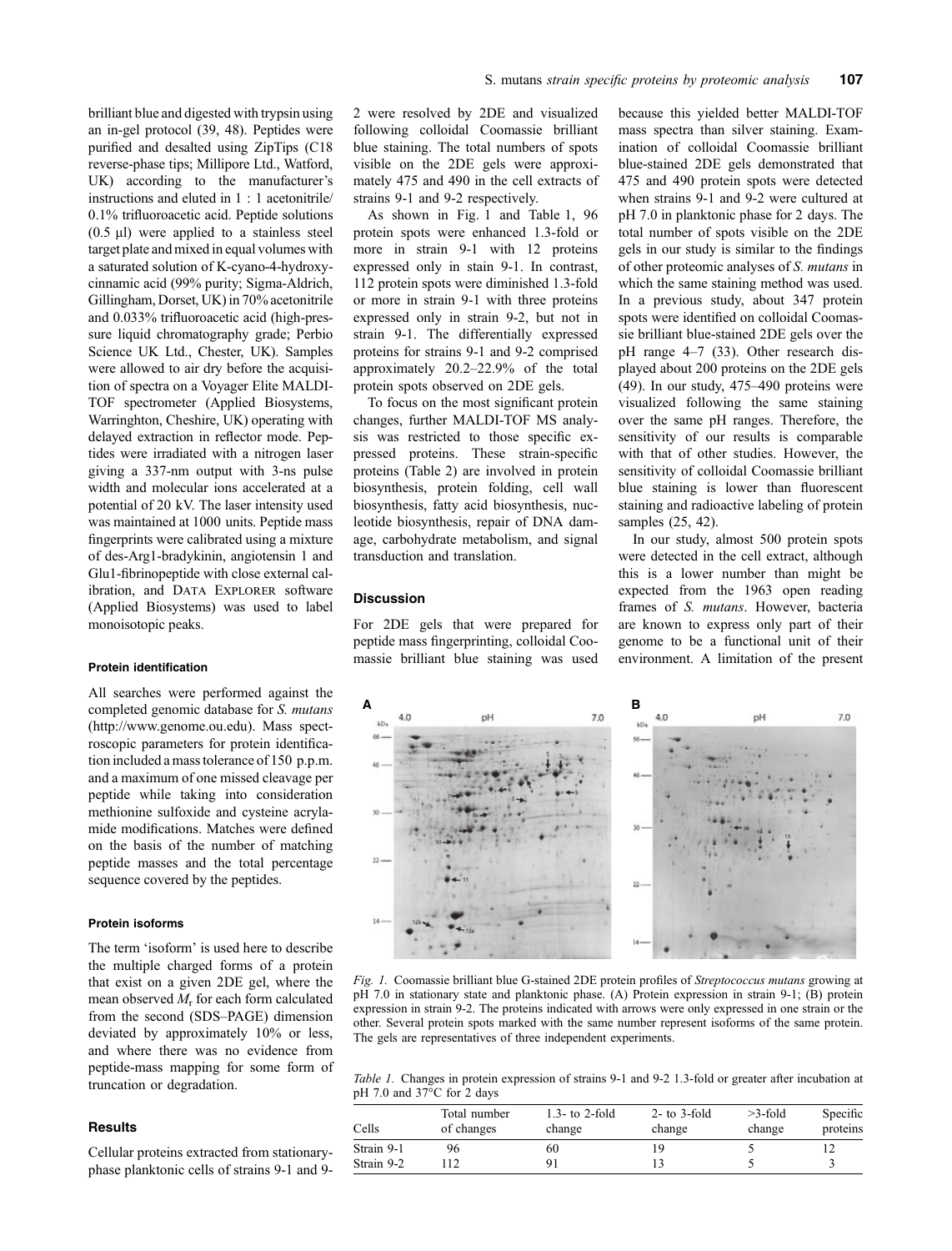|                 |                              |                |                 | 9-2 (spot number refers to 2DE gels in Fig. 1)<br>Table 2. Identification of the proteins expressed in only strain 9-1 or |                                                   |                                 |                                                                                    |                                                 |                             |
|-----------------|------------------------------|----------------|-----------------|---------------------------------------------------------------------------------------------------------------------------|---------------------------------------------------|---------------------------------|------------------------------------------------------------------------------------|-------------------------------------------------|-----------------------------|
|                 |                              |                |                 |                                                                                                                           |                                                   |                                 | Identified in other comparative proteomic analysis of <i>S. mutans</i> (reference) |                                                 |                             |
| Spot no.        | $M_r$ (Da)                   | Jd             | Gene ID         | Gene<br>Protein, EC no. and                                                                                               | Protein function                                  | Upregulated in<br>biofilm cells | Downregulated in<br>biofilm cells                                                  | Upregulated in<br>acid pH                       | Downregulated<br>in acid pH |
|                 | Only expressed in strain 9-1 |                |                 |                                                                                                                           |                                                   |                                 |                                                                                    |                                                 |                             |
|                 | 42230                        | 6.03           | SMU.1653        | D-3-phosphoglycerate dehydrogenase,<br>EC 1.1.1.95, serA                                                                  | Amino acid biosynthesis                           |                                 | (34, 42)                                                                           |                                                 |                             |
|                 | 41595                        |                | SMU.1457        | dTDP-glucose-4,6-dehydratase, EC 4.2.1.46, rmlB                                                                           | Cell wall biosynthesis                            |                                 | (33)                                                                               |                                                 |                             |
|                 | 35325                        | 6.16           | SMU.1649        | exodeoxyribonuclease III, EC 3.1.11, exoA                                                                                 | Repair of DNA damage                              |                                 |                                                                                    | $\begin{smallmatrix} 29 \ 20 \end{smallmatrix}$ |                             |
|                 | 39750                        | 5.81           | SMU.65          | Low molecular protein tyrosine phosphatase,<br>EC 3.1.3.48                                                                | Signal transduction                               |                                 |                                                                                    |                                                 |                             |
|                 | 32950                        | 5.80           | SMU.1741        | Malonyl-CoA-acyl carrier protein<br>transacylase, EC 2.3.1.39, fabD                                                       | Fatty acid biosynthesis                           |                                 | (33)                                                                               |                                                 |                             |
|                 | 35809                        | 5.48           | SMU.116         | Tagatose-1,6-bisphosphate aldolase, EC 4.1.2.40,<br>lacD2                                                                 | Carbohydrate metabolism                           |                                 |                                                                                    |                                                 |                             |
|                 | 34532                        |                | SMU.1043c       | Phosphotransacetylase, EC 2.3.1.8, pta                                                                                    | Carbohydrate metabolism                           |                                 | (33, 34)                                                                           | (29)                                            |                             |
|                 | 29787                        | 5.12           | <b>SMU.900</b>  | Dihydrodipicolinate reductase, EC 1.3.1.26, dapB                                                                          |                                                   |                                 |                                                                                    |                                                 |                             |
|                 | 26276<br>23917               | 5.20           | <b>SMU.715</b>  | Triose phosphate isomerase, EC 5.3.1.1, pi                                                                                | Cell wall biosynthesis<br>Carbohydrate metabolism |                                 |                                                                                    |                                                 | (47)                        |
|                 |                              |                | SMU.714         | Elongation factor-Tu                                                                                                      | Translation                                       | (42)                            | $(31, 42)$<br>$(34)$                                                               | <u>ର୍</u> ପି                                    |                             |
|                 | 18498                        | $4.95$<br>4.99 | <b>SMU.957</b>  | 50S ribosomal protein L10                                                                                                 | Translation                                       |                                 |                                                                                    |                                                 |                             |
| 12a             | 13602                        |                | SMU.1955        | GroES, groES                                                                                                              | Protein folding                                   |                                 |                                                                                    |                                                 |                             |
| 12 <sub>b</sub> | 13501                        | 4.79           | <b>SMU.1955</b> | GroES, groES                                                                                                              | Protein folding                                   | ହିହି                            |                                                                                    | <u>යි</u><br>(23)                               |                             |
|                 | Only expressed in strain 9-2 |                |                 |                                                                                                                           |                                                   |                                 |                                                                                    |                                                 |                             |
| $\frac{8}{2}$   | 30776                        | 5.20           | <b>SMU.900</b>  | reductase, EC 1.3.1.26, dapB<br>Dihydrodipicolinate                                                                       | Cell wall biosynthesis                            |                                 |                                                                                    |                                                 |                             |
|                 | 26187                        | 5.87           | <b>SMU.143c</b> | Peptide deformylase, EC 3.5.1.88, pdf                                                                                     | Protein synthesis                                 |                                 |                                                                                    |                                                 |                             |
|                 | 26925                        | 5.55           | <b>SMU.2005</b> | Adenylate kinase, EC 2.7.4.3, adk                                                                                         | Nucleotide biosynthesis                           | (42)                            | (34)                                                                               |                                                 |                             |
|                 |                              |                |                 |                                                                                                                           |                                                   |                                 |                                                                                    |                                                 |                             |

study is that the data represent only a partial picture of the total protein fraction. Only those proteins within the pH range 4–7 and with molecular masses from 10 to 100 kDa were taken into account. Another limitation was indicated by the 2DE technology. Proteins with extreme pH values, especially very basic proteins, as well as very low and high  $M_r$  proteins, are not readily resolved by current 2DE technology (16). In practice, many low-abundance proteins and hydrophobic proteins, particularly intrinsic cytoplasmic membrane proteins, although representing 15–30% of the proteome of a bacterium, are either not detected or represent less than 1.0% of the proteins displayed on 2DE gels (22).

In the present study, only some strainspecific proteins were taken into account. There were 12 proteins only expressed in strain 9-1 and three proteins only expressed in strain 9-2. These strain-specific proteins were not expressed in the other strain and may represent those with redundant functions required for specific phenotypes. As shown in Table 2, the proteins identified as specific to strain 9-1 are involved in amino acid biosynthesis, protein folding, cell wall biosynthesis, fatty acid biosynthesis, repair of DNA damage, carbohydrate metabolism, and signal transduction and translation. Specific expression of glucosyltransferase was not found in strain 9-2. The reason may be that only specific protein spots were selected. Spots that showed different intensities of expression for both strains were not selected for protein identification.

S. mutans is well adapted to tolerate rapid changes in dental plaque pH, as well as fluctuations in carbohydrate availability and multiple environmental stresses. Central to the tolerance of environmental insults by this microorganism is the production of a variety of stress proteins, such as the molecular chaperone GroES (10). This protein assists in the folding of newly synthesized or denatured proteins. The level of GroES in S. mutans has been found to be elevated at acid pH (23) and highly expressed by biofilm grown cells (42). In this study, two isoforms of GroES (chaperonin 10) were only expressed in strain 9-1. The isoforms most likely arise as a result of post-translational modifications, including phosphorylation, glycosylation, or acylation.

The acid environmental conditions will damage DNA and lead directly or indirectly to the formation of apurinic/apyrimidinic (AP) sites and strand breaks (40). Damaged sites are most efficiently repaired by exonuclease III (ExoA; EC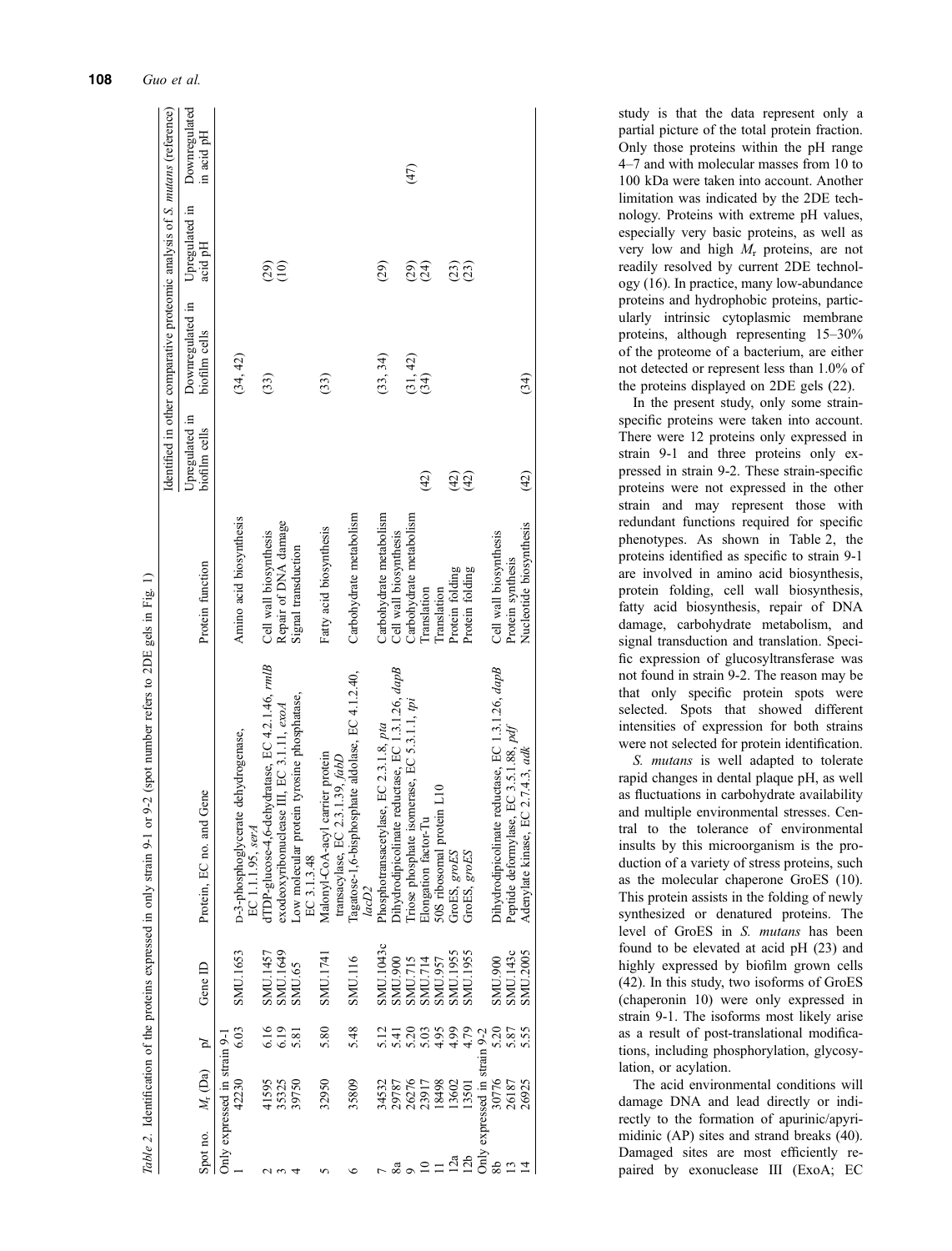3.1.11). ExoA has been found previously to be upregulated in cells grown at low pH (12, 14). In this study, it was only expressed in strain 9-1 and may make the strain more acid tolerant. In our study, samples of dental plaque were taken from several surfaces of the anterior and posterior teeth and from carious surfaces and were pooled for each individual. Therefore, we cannot ascertain whether strains 9-1 and 9-2 colonized the same ecological habitat or not, such as different teeth and different tooth surfaces. In our previous work (13), a statistically significant difference in adaptation to acid was found between strains 9-1 and 9-2. Strain 9-1 was more acid tolerant than strain 9-2. The strain 9-1 might colonize the plaque on the demineralized or decayed surface where the pH is rather low. ExoA might enable strain 9-1 to compete successfully at low pH. Strain 9-2 might colonize the cariesfree surface where the pH is neutral. It is also possible that strain 9-2 colonized the decayed surface and harbored other proteins involved in acid tolerance response (ATR) and repair of DNA damage.

EF-Tu, a protein involved in the polypeptide elongation cycle, was found to be only expressed in strain 9-1. Besides specific expression in strain 9-1, an increase in the expression of EF-Tu was also observed by growing S. mutans at pH 5.0 (23). The increase in EF-Tu is of interest from another standpoint, because it has reported that EF-Tu could recognize the same hydrophobic-binding motifs in proteins as the chaperone DnaK (26).

Two proteins that have been found to be enhanced at acid pH (29) and diminished in biofilm grown cells (33, 37) in previous S. *mutans* proteomic analyses were identified as being only expressed in strain 9-1 in this study. One is dTDP-D-glucose 4,6dehydratase (RmlB; EC 4.2.1.46), which catalyzes l-rhamnose biosynthesis (43). The serotype-specific rhamnose-containing polysaccharide antigens of S. mutans have been proposed as putative mediators for the colonization of cells on tooth surfaces (27). Our previous work has identified that strain 9-1 has stronger adherence to salivacoated hydroxylapatite beads than strain 9- 2 (13). In strain 9-1 RmlB might play a role in adhesion to the tooth surface. However, in another proteomic analysis, RmlB was downregulated in biofilmgrown cells (33). S. mutans cells will alter their protein expression profile under different modes of growth. In the present study, the two strains were incubated in planktonic phase. Therefore we postulate that RmlB may participate in the adhesion of planktonic cells, but not biofilm cells. Another strain 9-1-specific protein is phosphotransacetylase (Pta, EC 2.3.1.8), which participates in acetate formation in the pyruvate–formate–lyase pathway. The pta gene of S. mutans contains putative competence-induced (cin)-boxes in its promoter regions and was predicted to be under the control of the alternative sigma factor ComX. The previous studies have found that Pta could be upregulated as a response to the maintenance of competence (32). A pta mutant of Salmonella enterica serovar typhimurium was attenuated in mice (21) and in Campylobacter jejuni, pellicle formation was found to be reduced in a *pta* mutant (19). In S. mutans, mutagenesis studies are needed to further assess the physiological significance of pta.

Another three proteins specific to strain 9-1 also diminished in S. mutans biofilmgrown cells compared to their planktonic counterparts  $(33, 34, 42)$ . One of them, D-3-phosphoglycerate dehydrogenase (SerA; EC 1.1.1.95), catalyzes the first step in the serine biosynthetic pathway. Malonyl-coenzyme A-acyl carrier protein transacylase (FabD; EC 2.3.1.39), which is involved in polymerizing acetyl-coenzyme A into fatty acids, has also been found failure to be detected in biofilm-grown cells (33), compared to their planktonic counterparts. The fatty-acid synthetic pathway is the principal route for the production of membrane phospholipid acyl chains in bacteria (28) and another specific protein is triose phosphate isomerase (Tpi; EC 5.3.1.1), which catalyzes the interconversion of dihydroxyacetone phosphate and glyceraldehyde 3-phosphate. Here we postulate that the coexistence of the two strains has allowed them to evolve such that redundant functions can be eliminated from one strain as long as the other strain is still competent for that activity.

Adenylate kinase (Adk; EC 2.7.4.3) was only expressed in strain 9-2. This enzyme catalyzes the synthesis of adenosine diphosphate from adenosine triphosphate and adenosine monophosphate and plays a major role in adenine nucleotide homeostasis. In S. mutans, Rathsam et al. (34) found that Adk was downregulated in biofilm-grown cells. However, in other research, this enzyme was found to be enhanced in biofilm-grown S. mutans cells (42). The cause could be differences in physiology between cells grown in different models. Luppens and ten Cate (25) have found that there was  $0.3-7.8\%$ differential protein expression when different biofilm models were used.

There are several strain-specific proteins in our study that have not been identified in previous comparative proteomic analyses. One protein, the low-molecularweight protein tyrosine phosphatase, was only expressed in strain 9-1. Protein tyrosine phosphatases (PTPs; EC 3.1.3.48) constitute a large family of signaling enzymes that are important for the regulation of cell proliferation, differentiation, metabolism, migration, and survival (18). A new concept has emerged suggesting the existence of a biological link between protein tyrosine phosphorylation and bacterial pathogenicity (9). Another differentially expressed protein is dihydrodipicolinate reductase (DapB, EC 1.3.1.26), an enzyme within the diaminopimelate pathway involved in the formation of cell wall cross-linking peptides (2). In this study, two isoforms of DapB were found to be strain specific. Most notable, however, was the finding that one was only expressed in strain 9-1 and another was only expressed in strain 9-2, i.e. a different isoform of the same protein is present in the two strains. A similar observation was made with elongation factor Tu (EF-Tu) in a previous study (23). At pH 5.0, some charged isogenic forms of EF-Tu were upregulated and other truncated forms were downregulated. One of the explanations for the observed differences in isoforms among S. mutans strains may be that the post-translational modification among the strains differs. Tagatose-1,6-bisphosphate aldolase (LacD2; EC 4.1.2.40) was not detected in strain 9-2. It is situated at the branching of the tagatose-6-phosphate and Embden–Meyerhof–Parnas (glycolysis) metabolic pathways, where it catalyzes the reversible cleavage of tagatose-1,6 bisphosphate to dihydroxyacetone phosphate and glyceraldehyde 3-phosphate (15).

In our previous work (13), genomic comparison was performed between strains 9-1 and 9-2. Twenty-seven sequences were found in the genome of strain 9-1 but not in 9-2. These sequences are involved in competence development, signal transduction, and transcriptional regulation, repairing stress damage, transport, carbohydrate catabolism, biochemical synthesis, or unknown functions. In the present study, no proteins identified were correlated with genome subtractions. The reasons may include the following. First, whether or not the twenty-seven strain-9- 1-specific sequences are transcribed and translated, which is unknown, bacteria are known to express only part of their genome. Although 95% of a bacterial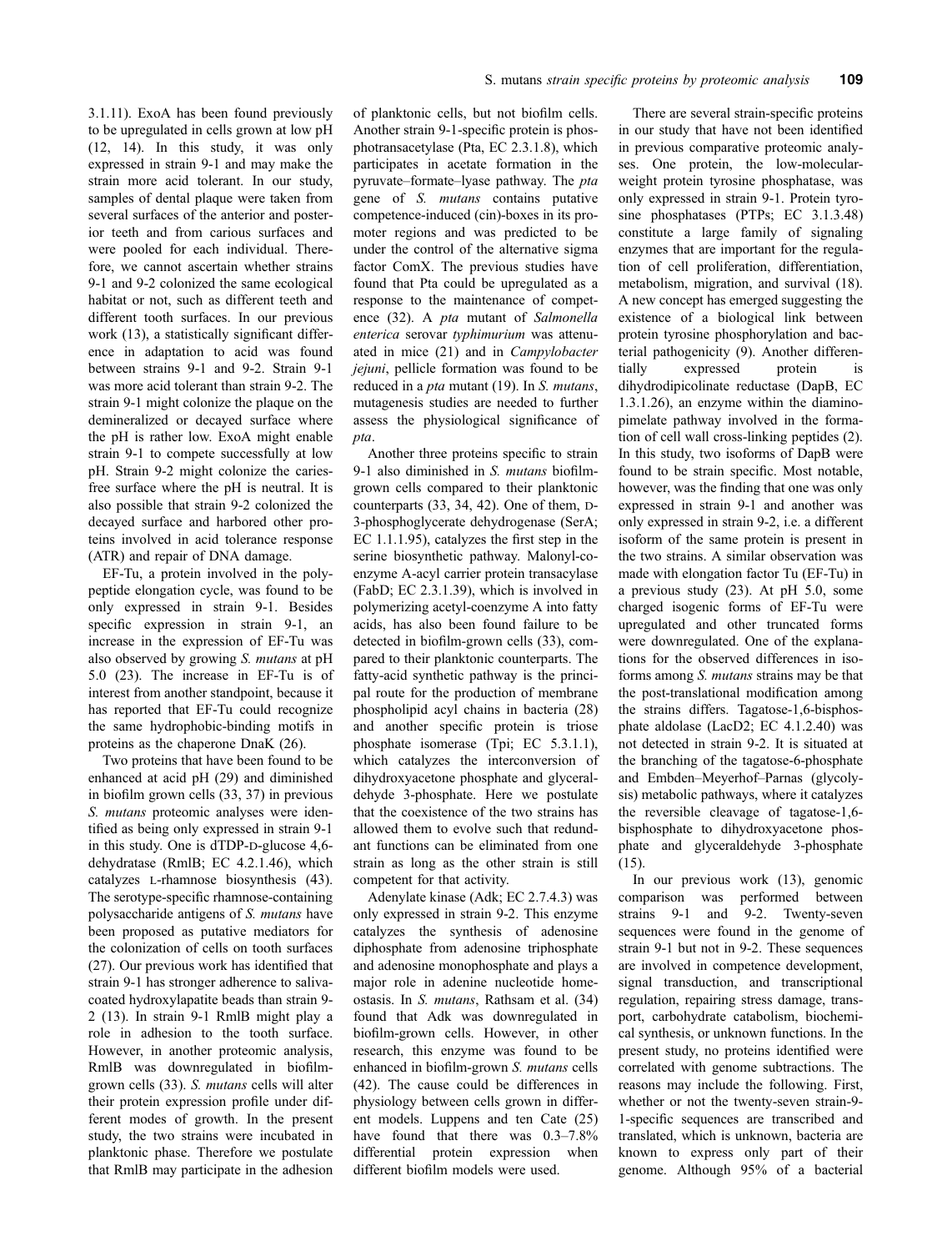genome is expressed as protein products (17), the theoretical resolving power of 2DE is still estimated to be approximately 75% of the proteome (8). In the comprehensive proteomic reference map for the protein expression of S. mutans, approximately 11% of the total open reading frames of the bacterium were expressed (22). Second, in the research of comparative genomics between strains 9-1 and 9-2, the strain-9-1-specific clones were randomly selected for sequencing and identification. Therefore, they may not overlap with the 15 proteins identified in this study. On the other hand, the data in this study represent only a partial picture of the total protein fraction. The failure of other proteins to be detected emphasizes an important aspect of current proteomics involving incomplete 2DE displays, because any undetected changes may be of equal importance in an understanding of the true nature of phenotypic change.

In our research we could not determine whether the failure to express these proteins in one of the two strains was cause or effect of dental caries. Many important questions are raised concerning the mechanism for the protein expression variation and their ecological advantage or disadvantage. In this study, we pooled the plaque at the time of collection. In future work, investigation of site-specific plaque may provide more information.

## Acknowledgments

This work was supported by grants (nos 30100208 and 30271417) from the Natural Sciences Foundation of China.

## **References**

- 1. Alaluusua S, Matto J, Gronroos L et al. Oral colonization by more than one clonal type of mutans streptococcus in children with nursing-bottle dental caries. Arch Oral Biol 1996: 41: 167–173.
- 2. Berges DA, DeWolf WEJ, Dunn GL et al. Studies on the active site of succinyl-CoA:<br>tetrahydrodipicolinate M-succinyltransftetrahydrodipicolinate erase. Characterization using analogs of tetrahydrodipicolinate. J Biol Chem 1986: 261: 6160–6167.
- 3. Bergthorsson U, Ochman H. Heterogenicity of genome sizes among natural isolates of Escherichia coli. J. Bacteriol 1995: 177: 5784–5789.
- 4. Bowden GH, Hamilton IR. Survival of oral bacteria. Crit Rev Oral Biol Med 1998: 9: 54–85.
- 5. Bradford MM. A rapid and sensitive method for the quantitation of microgram quantities of protein utilizing the principle of protein-dye binding. Anal Biochem 1976: 72: 248–354.
- 6. Caufield PW. Dental caries-a transmissible and infectious disease revisited: a position paper. Pediatr Dent 1997: 19: 491–498.
- 7. Cordwell SJ, Larsen MR, Cole RT, Walsh BJ. Comparative proteomics of Staphylococcus aureus and the response of methicillin-resistant and methicillin-sensitive strains to Triton X-100. Microbiology 2002: 148: 2765–2781.
- 8. Cordwell SJ, Nouwens AS, Verrills NM, Basseal DJ, Walsh BJ. Subproteomics based upon protein cellular location and relative solubilities in conjunction with composite two-dimensional electrophoresis gels. Electrophoresis 2000: 21: 1094–1103.
- 9. Cozzone AJ. Role of protein phosphorylation on serine/threonine and tyrosine in the virulence of bacterial pathogens. J Mol Microbiol Biotechnol 2005: 9: 198–213.
- 10. Craig EA, Gambill BD, Nelson RJ. Heat shock proteins: molecular chaperones of protein biogenesis. Microbiol Rev 1993: 57: 402–414.
- 11. Fey SJ, Nawrocki A, Larsen MR et al. Proteome analysis of Saccharomyces cerevisiae: a methodological outline. Electrophoresis 1997: 18: 1361–1372.
- 12. Greenberg MM, Weledji YN, Kim J, Bales BC. Repair of oxidized abasic sites by exonuclease III, endonuclease IV, and endonuclease III. Biochemistry 2004: 43: 8178– 8183.
- 13. Guo LH, Shi JN, Zhang Y, Liu XD, Duan J, Wei S. Identification of genetic differences between two clinical isolates of Streptococcus mutans by suppression subtractive hybridization. Oral Microbiol Immunol 2006: 21: 372–380.
- 14. Hahn K, Faustoferri RC, Quivey RG Jr. Induction of an Ap endonuclease activity in Streptococcus mutans during growth at low pH. Mol Microbiol 1999: 31: 1489–1498.
- 15. Hamilton IR, Lebtag H. Lactose metabolism by Streptococcus mutans: evidence for induction of the tagatose 6-phosphate pathway. J Bacteriol 1979: 140: 1102–1104.
- 16. Harry JL, Wilkins MR, Herbert BR, Packer NH, Gooley AA, Williams KL. Proteomics: capacity versus utility. Electrophoresis 2000: 21: 1071–1081.
- 17. Humphery-Smith I. Replication-induced protein synthesis and its importance to proteomics. Electrophoresis 1999: 20: 653– 659.
- 18. Hunter T. Signaling 2000 and beyond. Cell 2000: 100: 113–127.
- 19. Joshua GW, Guthrie-Irons C, Karyshev AV, Wren BW. Biofilm formation in Campylobacter jejuni. Microbiology 2006: 152: 387–396.
- 20. Kato-Maeda M, Rhee JT, Gingeras TR et al. Comparing genomes within the species Mycobacterium tuberculosis. Genome Res 2001: 11: 547–554.
- 21. Kim YR, Brinsmade SR, Yang Z, Escalante-Semerena J, Fierer J. Mutation of phosphotransacetylase but not isocitrate lyase reduces the virulence of Salmonella enterica serovar typhimurium in mice. Infect Immun 2006: 74(4): 2498–2502.
- 22. Len AC, Cordwell SJ, Harty DWS, Jacques NA. Cellular and extracellular proteome analysis of Streptococcus mutans grown in a chemostat. Proteomics 2003: 3: 627–646.
- 23. Len AC, Harty DW, Jacques NA. Stressresponsive proteins are upregulated in Streptococcus mutans during acid tolerance. Microbiology 2004: 150: 1339– 1351.
- 24. Len AC, Harty DW, Jacques NA. Proteome analysis of Streptococcus mutans metabolic phenotype during acid tolerance. Microbiology 2004: 150: 1353–1366.
- 25. Luppens SBI, ten Cate JM. Effect of biofilm model, mode of growth, and strain on Streptococcus mutans protein expression as determined by two-dimensional difference gel electrophoresis. J Proteome Res 2005: 4: 232–237.
- 26. Malki A, Caldas T, Parmeggiani A, Kohiyama M, Richarme G. Specificity of elongation factor EF-Tu for hydrophobic peptides. Biochem Biophys Res Commun 2002: 296: 749–754.
- 27. Michalek SM, Morisaki I, Gregory RL et al. Oral adjuvants enhance salivary IgA responses to purified Streptococcus mutans antigens. Protides Biol Fluids Proc Colloq 1984: 32: 47–52.
- 28. Molnos J, Gardiner R, Dale GE, Lange R. A continuous coupled enzyme assay for bacterial malonyl-CoA: acyl carrier protein transacylase (FabD). Anal Biochem 2003: 319: 171–176.
- 29. Nakano Y, Shibata Y, Kawada M et al. A searchable database for proteomes of oral microorganisms. Oral Microbiol Immunol 2005: 20: 344–348.
- 30. Napimoga MH, Hofling JF, Klein MI, Kamiya RU, Goncalves RB. Transmission, diversity and virulence factors of Streptococcus mutans genotypes. J Oral Sci 2005: 47: 59–64.
- 31. Napimoga MH, Kamiya RU, Rosa RT et al. Genotypic diversity and virulence traits of Streptococcus mutans in caries-free and caries-active individuals. J Med Microbiol 2004: 53: 697–703.
- 32. Peterson SN, Sung CK, Cline R et al. Identification of competence pheromone responsive genes in Streptococcus pneumoniae by use of DNA microarrays. Mol Microbiol 2004: 51: 1051–1070.
- 33. Rathsam C, Eaton RE, Simpson CL et al. Up-regulation of competence- but not stress-responsive proteins accompanies an altered metabolic phenotype in Streptococcus mutans biofilms. Microbiology 2005: 151: 1823–1837.
- 34. Rathsam C, Eaton RE, Simpson CL et al. Two-dimensional fluorescence difference gel electrophoretic analysis of Streptococcus mutans biofilms. J Proteome Res 2005: 4(6): 2161–2173.
- 35. Redmo Emanuelsson IM, Carlsson P, Hamberg K, Bratthall D. Tracing genotypes of mutans streptococci on tooth sites by random amplified polymorphic DNA (RAPD) analysis. Oral Microbiol Immunol 2003: 19: 24–29.
- 36. Sabounchi-Schutt F, Astrom J, Olsson I, Ekjund A, Grunewald J, Bjellqvist B. An immobiline DryStrip application method enabling high-capacity two-dimensional gel electrophoresis. Electrophoresis 2000: 21: 3649–3656.
- 37. Salama N, Guillemin K, McDaniel TK, Sherlock G, Tompkins L, Falkow S. A